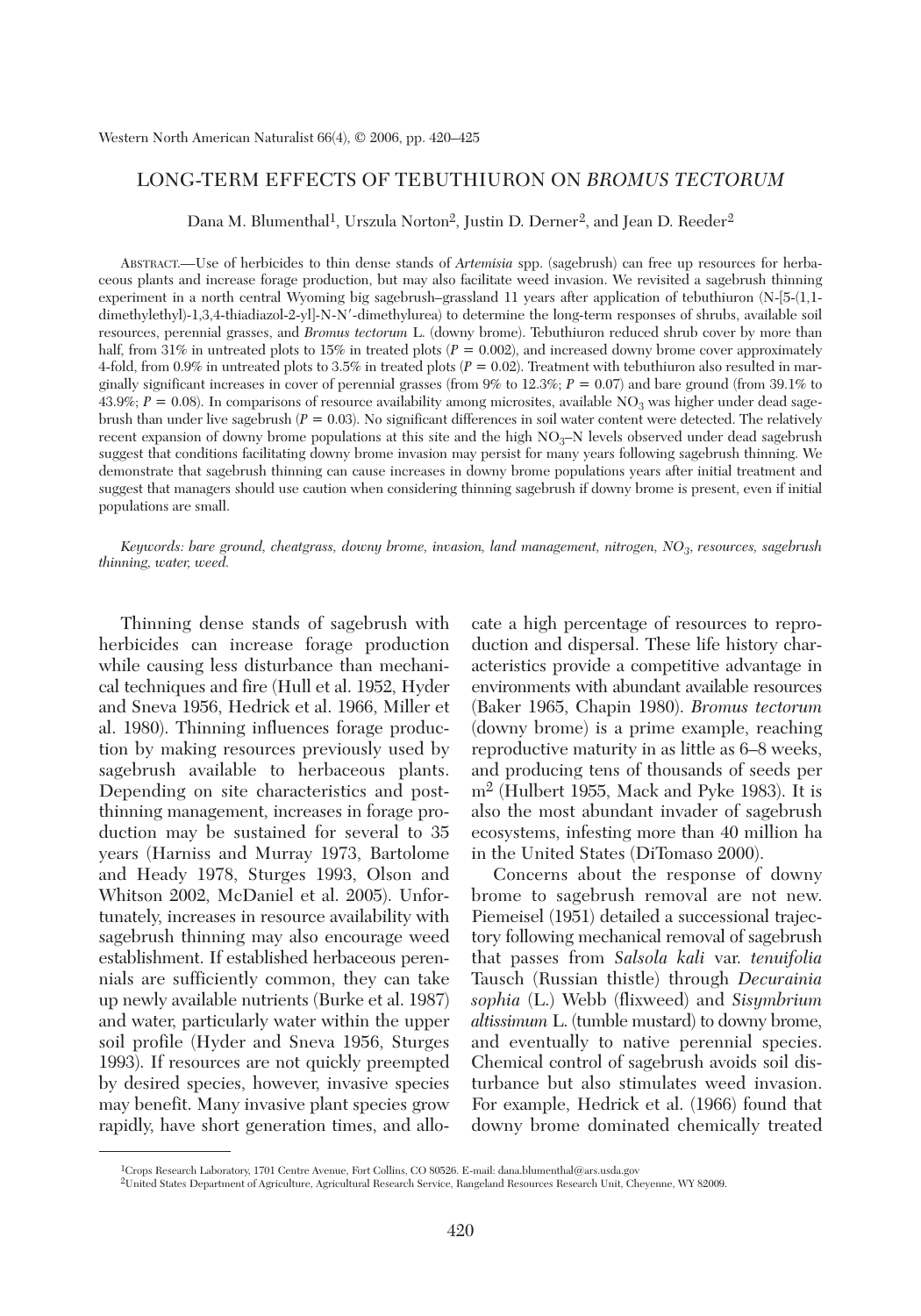rangeland in poor condition for up to 7 years. More recently, tebuthiuron (N-[5-(1,1-dimethylethyl)-1,3,4-thiadiazol-2-yl]-N-N dimethylurea) has been recommended for its ability to control sagebrush while leaving forbs in place, thereby minimizing adverse effects on plant and animal diversity (Johnson et al. 1996, Olson and Whitson 2002). Shrub control and herbaceous biomass production increase in proportion to the tebuthiuron application rate (Whitson and Alley 1984, Whitson et al. 1988, McDaniel et al. 2005). At several sites, however, trends were observed towards higher biomass of downy brome in treated plots (Olson and Whitson 2002), and at 1 site downy brome dominated treated plots 7 years after tebuthiuron application (Whitson et al. 1988).

Although the potential for short-term increases in downy brome abundance following sagebrush control has been well documented, there are few long-term studies of the effect of sagebrush thinning on brome invasion. Given the emergence of downy brome as one of the most problematic rangeland weeds in North America (Young and Allen 1997), an important priority is to determine whether increases following sagebrush thinning represent temporary successional trends or longer-term changes in plant community composition. In this study we revisited an experimental site that was treated with tebuthiuron in 1993 and did not show an increase in downy brome abundance with tebuthiuron application 2 or 4 years after treatment (Olson and Whitson 2002). Our objective was to determine the long-term effects of tebuthiuron on downy brome invasion and on soil resources that may influence downy brome invasion.

#### **METHODS**

## Study Site and Experimental Design

The study site was located in a sagebrush– grassland ecosystem dominated by *Artemisia tridentata* Nutt. ssp. *wyomingensis* Beetle & Young (Wyoming big sagebrush), on the Tim McKinney ranch (42°42′28″N, 108°36′21″W), approximately 22 km southeast of Lander, Wyoming (Olson and Whitson 2002). The elevation was 1696 m. Over the 10 years between tebuthiuron application and this study, annual precipitation in Lander averaged 95% of the 340-mm mean. Annual precipitation was considerably lower than average during the 3 years immediately preceding this study: 218 mm in 2000, 137 mm in 2001, and 205 mm in 2002. Annual precipitation and June–September precipitation were 261 mm and 100 mm in 2003, and 368 mm and 174 mm in 2004 (Western Regional Climate Center). The site was grazed annually at a moderate stocking rate throughout the study. Spring and fall grazing occurred in alternate years, and the site was grazed prior to vegetation sampling in 2004.

In the original study a randomized complete block design was used, with 3 replications of 4 herbicide treatments: 0 (Control), 0.1, 0.2, or 0.4 kg ai  $\cdot$  ha<sup>-1</sup> tebuthiuron (Olson and Whitson 2002). Individual plots were 402  $m \times 102$  m and separated by 25-m buffers. The principle native species, besides Wyoming big sagebrush, were *Chrysothamnus viscidiflorus* Nutt. (rabbitbrush), *Pascopyrum smithii* [(Rydb.) A. Löve] (western wheatgrass), *Koeleria macrantha* (Ledeb.) J.A. Schultes (June grass), *Phlox hoodii* Richards. (phlox), and *Astragalus bisulcatus* (Hook.) Gray (two-grooved milkvetch; Olson and Whitson 2002). Downy brome was the most prevalent invasive weed. Although differences were not statistically significant, in 1995 and 1997 more downy brome was found in untreated than treated plots (Olson and Whitson 2002). Thus, tebuthiuron did not increase downy brome during the first 4 years of this study.

In summer 2004, eleven years after herbicide treatment, we measured canopy cover of downy brome, perennial grasses, and shrubs, and cover of bare ground in control plots and plots treated with the highest level of tebuthiuron  $(0.4 \text{ kg} \text{ai} \cdot \text{ha}^{-1})$ . We also measured the effect of sagebrush death on soil resources in 2003, comparing soil water, total organic C and N, and mineral N ( $NO<sub>3</sub>–N$  and  $NH<sub>4</sub>–N$ ) among 3 surface microsites: live sagebrush, dead sagebrush, and sagebrush interspaces.

## Vegetation Sampling

Because the experiment had limited replication and patchy distribution of vegetation types within plots, we attempted to maximize the area sampled within each plot. This required sampling methods that were different from those used in 1994 and 1997. We estimated canopy cover of shrubs, perennial grasses, and downy brome, and cover of bare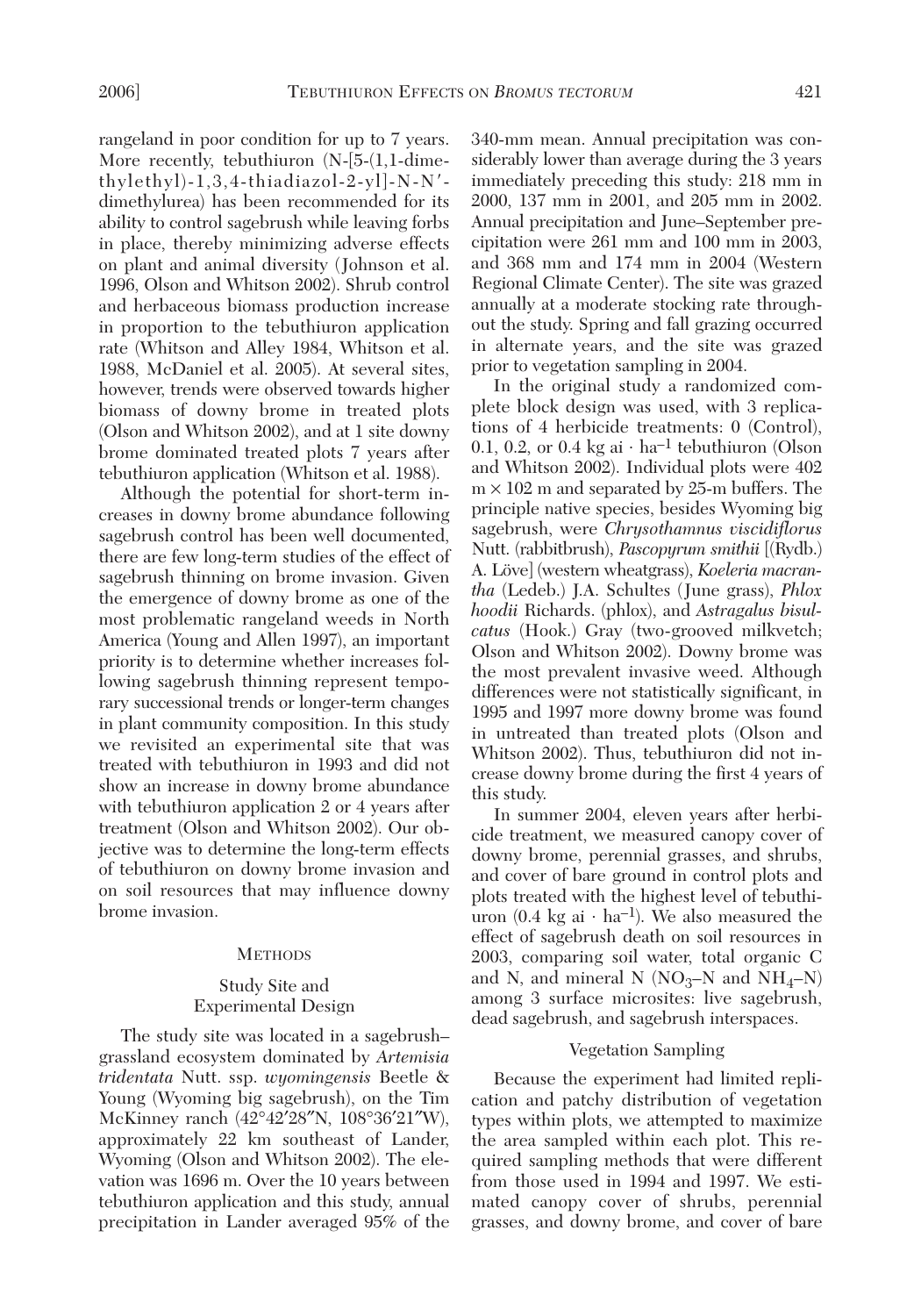ground using Daubenmire cover classes (Daubenmire 1959) in a total of 2088 subplots (1 m × 0.5 m) in August 2004. Subplots were placed at 5 m intervals along nine 200-m transects (41 subplots  $\cdot$  transect<sup>-1</sup>) in each plot, for a maximum of 369 subplots per plot. Transects were located in the center of plots and separated by 10 m. Subplots within 10 m of atypical landscape features, including roads, ditches, streams, and wetland areas, were not measured. Therefore, to ensure a minimum of 300 subplots in each whole plot, additional transects were randomly assigned to locations between the original transects where necessary. Cover classes were converted to the median of each cover range for data analysis.

#### Soil Resource Sampling

Given the small number of replications and the high variability among soil samples in preliminary tests, we did not attempt to measure differences in soil resources among herbicide treatments. Instead, we examined the effect of tebuthiuron on soil resources indirectly by measuring the effects of Wyoming big sagebrush death on soil resources. Effects of sagebrush death on soil resources were determined by comparing resource measurements taken from under dead sagebrush, under live sagebrush, and in sagebrush interspaces. Because dead sagebrush plants were rare in untreated plots, these comparisons were conducted only in areas treated with the highest level of tebuthiuron  $(0.4 \text{ kg} \text{ai} \cdot \text{ha}^{-1})$ . Soil samples were collected from randomly selected locations within 6 (for mineral N and soil water) or 9 (for total C and N) blocks, each comprised of a randomly selected dead sagebrush plant paired with the nearest live sagebrush plant and sagebrush interspace.

For mineral N and water, soil samples were collected at 19 dates between May 2003 and November 2003 (approximately 10-day intervals). Three  $1.9$ -cm-diameter  $\times$  10-cm cores were pooled from each microsite type—live sagebrush canopy, dead sagebrush canopy, and sagebrush interspace—using a soil step-probe. Soil samples from underneath live and dead sagebrush canopies were obtained approximately 15 cm away from the shrub main stem. Soil cores were bagged, stored on ice, and transported to the laboratory for immediate extraction in 1 *M* KCl. Extractable mineral N was determined on a 1 *M* KCl extract using a continuous flow colorimetric procedure (Lachat Instruments, Hach Company, Loveland, CO);  $NH_4$ –N was determined with a sodium salicylate–based method, and  $NO<sub>3</sub>–N$  with a cadmium reduction method. To measure effects of microsite on gravimetric water content deeper in the soil profile, one 2.2-cm-diameter  $\times$  50cm-deep soil core was taken from each microsite–block combination in June, July, August, and September 2003. Soil moisture was determined gravimetrically by drying samples to a constant weight at 105°C. To obtain total C and N, one 5-cm-diameter  $\times$  15-cm core was collected from each microsite–block combination in May 2003. Following removal of all visible roots, soil was passed through a 2-mm sieve, air-dried, and ground with a powder roller. Total C and N were determined with a Carlo Erba NA 1500 automatic carbon–nitrogen analyzer (Haake Buckler Instruments Inc., Saddle Brook, NJ). Inorganic C was measured with a modified pressure-calcimeter method (Sherrod et al. 2002). Organic C was calculated by subtracting inorganic C from total C.

### Data Analysis

All data analyses were conducted using JMP version 5 (SAS Institute 2002). Percent covers of shrubs, bare ground, downy brome, and perennial grasses were compared between herbicide treatments with ANOVA models containing the terms block (random effect), herbicide (fixed effect), herbicide  $\times$  block (random effect), and subplot (fixed effect). Differences in methods precluded statistical comparisons between data from 2004 and data from 1995 or 1997. Therefore, we limit discussion of changes over time to qualitative differences in observed patterns of downy brome invasion. Mineral N and soil water were compared among microsites with ANOVAs containing the terms block (random effect), microsite (fixed effect), microsite  $\times$  block (random effect), and date (fixed effect). Total organic C and N, measured on only 1 date, were compared among microsites with ANOVAs containing the terms block (random effect) and microsite (fixed effect). Effects of herbicide were tested against the herbicide  $\times$  block interaction in all analyses. For all variables compared among microsites, preplanned contrasts were used to determine whether dead sagebrush differed from live sagebrush. Response variables were natural log–transformed as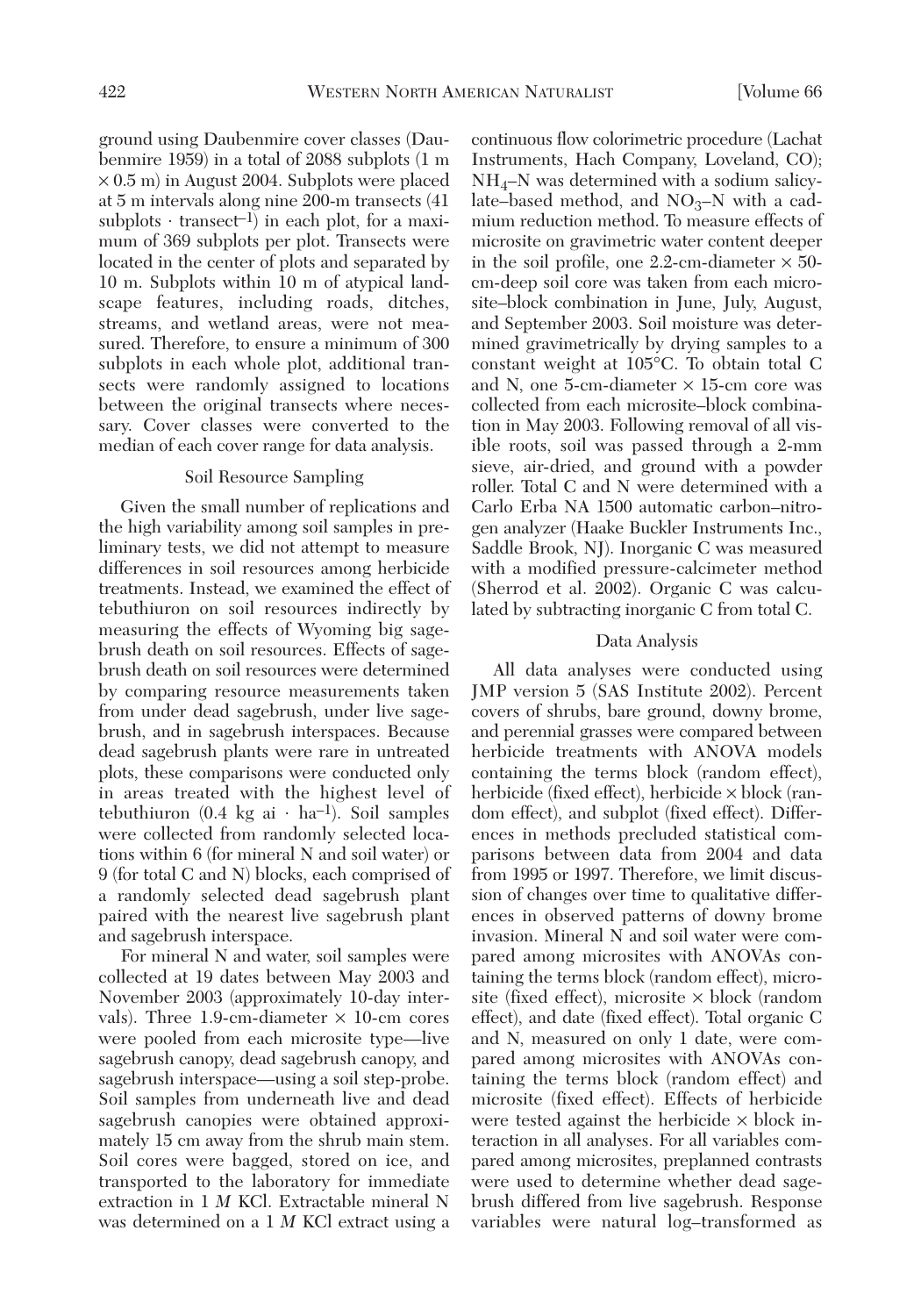necessary to correct for heteroscedasticity. For clarity, figures are presented on nontransformed axes.

### **RESULTS**

#### Vegetation

Eleven years following application, tebuthiuron treatment  $(0.4 \text{ kg ai} \cdot \text{ha}^{-1})$  had reduced shrub cover by 52% (Fig. 1). Downy brome was common but patchily distributed, occurring in 48% of subplots. Tebuthiuron application increased downy brome cover approximately 4-fold, from 0.9% in untreated plots to 3.5% in treated plots (Fig. 1). Perennial grasses occurred in 99.8% of subplots and also appeared to increase (from 9% to 12.3%) with tebuthiuron application, although this trend was only marginally significant  $(F = 12.9, P = 0.07;$  Fig. 1). Even though downy brome showed a much larger proportional increase in cover than did perennial grasses, their absolute increases in cover were similar. Due to the late-summer sampling date, cover values probably underestimate the maximum seasonal cover for both downy brome and perennial grasses. Percent bare ground also showed a marginally significant increase (from 39.1% to 43.9%) with tebuthiuron application  $(F = 11.6, P = 0.08;$ Fig. 1).

## C, N, and Water Content of Soils

Repeated measures analysis revealed that  $NO<sub>3</sub>–N$  concentration was significantly affected by both microsite (Fig. 2) and date (*F* = 7.27, *P* < 0.0001), but not by their interaction. Soil organic C and N were also significantly different among microsites (Fig. 2). Preplanned contrasts demonstrated that  $NO<sub>3</sub>–N$  concentration was higher under dead sagebrush than live sagebrush, but organic C and N did not differ between dead and live sagebrush (Fig. 2).  $NH_4-N$  concentrations and soil water content were not influenced by microsite or date (data not shown).

#### **DISCUSSION**

A decade after treatment with tebuthiuron, the herbaceous plant community has expanded, leading to little net change in bare ground, but the proportional increase of downy brome has been much larger than that of perennial grasses



Tebuthiuron application rate (kg ai  $\cdot$  ha<sup>-1</sup>)

Fig. 1. Percent cover  $(\pm 1 \ s_{\overline{x}})$  of vegetation and bare ground in control and herbicide-treated plots 11 years after treatment with tebuthiuron. Note the differences in scale among y-axes. Bars with different letters are significantly different (shrubs:  $F_{1, 2} = 609$ ,  $P = 0.002$ ; downy brome:  $F_{1, 2} = 52.9, P = 0.02$ ) based on split-plot ANOVAs conducted on natural log–transformed data. Herbicide was tested against the herbicide  $\times$  block interaction.

(Fig. 1). This occurred even though downy brome was more patchily distributed (present in 48% of plots) than perennial grasses (present in 99% of plots) and therefore less likely to be exposed to increases in resources made available by shrub death. Although downy brome was locally abundant, its average cover was quite low, demonstrating that tebuthiuron has not yet led to a serious weed problem at this site. Nevertheless, the large proportional increase in downy brome cover suggests that tebuthiuron may have the potential to cause more serious infestations in future years or at other locations. Furthermore, our late-season measurements probably underestimate the contribution of both downy brome and perennial grasses to cover during peak season.

Multiple processes may have contributed to the relatively small proportional responses of perennial grasses relative to downy brome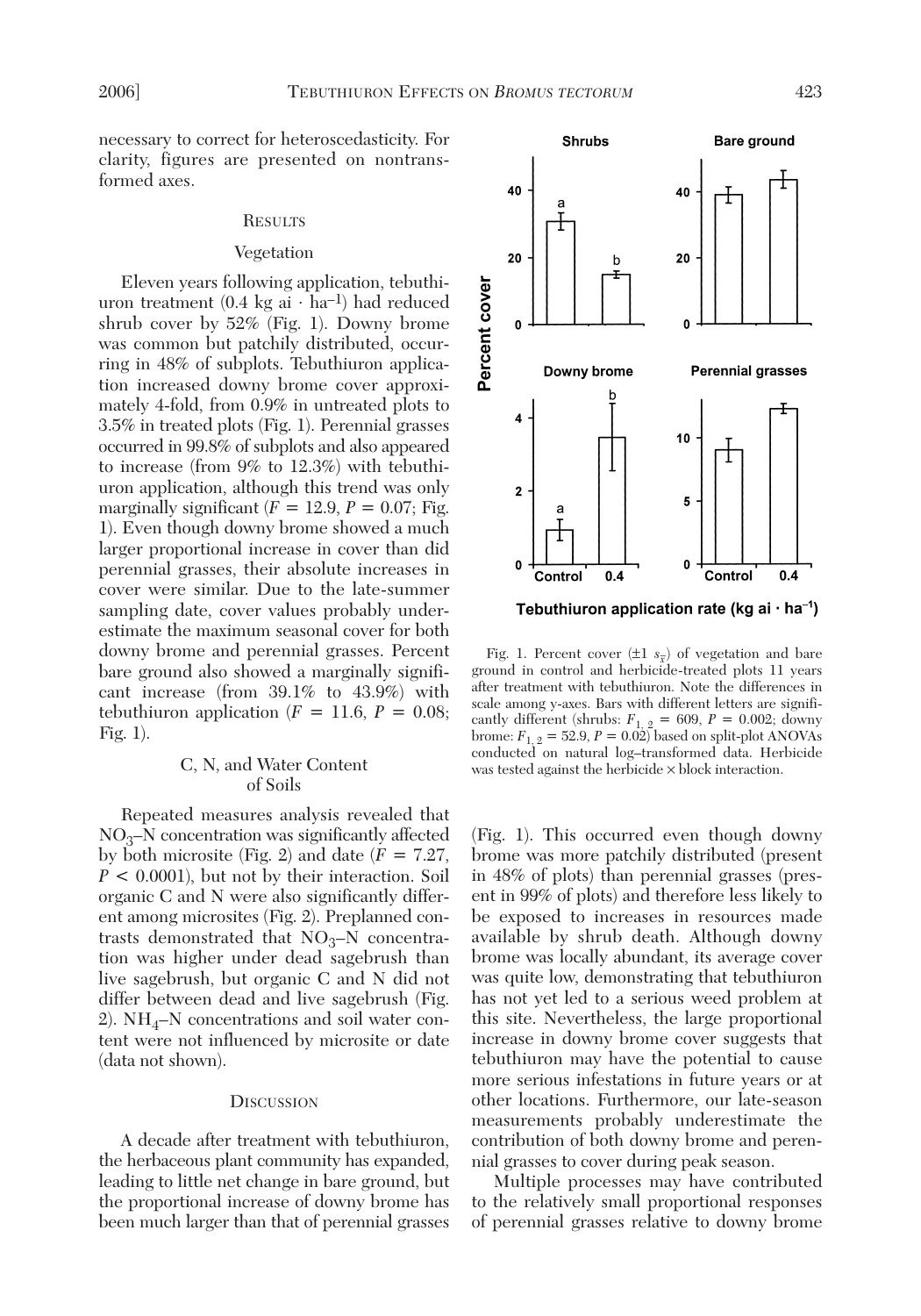

Fig. 2. The effect of microsite type on total organic C  $(0-15 \text{ cm})$ , total N  $(0-15 \text{ cm})$ , and NO<sub>3</sub>  $(0-15 \text{ cm})$  concentration ( $\pm 1$   $s_{\overline{x}}$ .). Effects of microsite were significant for C (*F*2, 16 = 11.3, *P* < 0.001), N (*F*2, 16 = 8.92, *P* = 0.003), and  $NO_3$  ( $F_{2,10} = 7.87, P = 0.009$ ), based on a split-plot ANOVA in which microsite was tested against the block × microsite interaction. Preplanned contrasts demonstrated that  $NO<sub>3</sub>$  concentrations were significantly higher under dead sagebrush than live sagebrush  $(F_{1, 10} = 6.67, P =$ 0.03), but percent C ( $F_{1, 16} = 3.09, P = 0.1$ ) and percent N  $(F_{1, 16} = 2.21, P = 0.2)$  did not differ among the 2 microsites.

at this site. Because of its rapid growth and high allocation of resources to dispersal, downy brome may have greater ability than perennial grasses to take advantage of newly available resources. In addition, annual grazing of the site may have limited perennial grass response to increased resource availability. It is also possible that the drought immediately preceding this sampling interacted with tebuthiuron, potentially increasing or decreasing the success of downy brome relative to that of perennial grasses.

While this is the longest running study to show a significant difference in downy brome cover between sagebrush thinning treatments, it is in accord with other studies in which downy brome was present prior to herbicide application (Piemeisel 1951, Hedrick et al. 1966, Olson and Whitson 2002). In addition to the 11 years since treatment, 2 lines of evidence suggest that the observed pattern of downy brome abundance may represent a relatively long-term change in the plant community. Four years after treatment this site showed a (nonsignificant) trend in the opposite direction, with more downy brome in control plots than in herbicide-treated plots (Olson and Whitson 2002). This suggests that the differences we measured developed between 4 and 11 years after treatment. Soil resource availability also differed more than 10 years after treatment, with higher  $NO<sub>3</sub>–N$ beneath dead sagebrush than beneath live sagebrush (Fig. 2). This may be the direct result of sagebrush death due to decreased uptake or increased decomposition and mineralization of dead sagebrush. Alternatively, higher  $NO_3-N$  could result from downy brome invasion, as downy brome can influence N availability (Evans et al. 2001, Svejcar and Sheley 2001, Booth et al. 2003). Because high levels of available  $NO<sub>3</sub>$  are also known to facilitate downy brome invasion and persistence (Paschke et al. 2000, Lowe et al. 2003), conditions may be favorable for continued expansion of downy brome at this site.

### **CONCLUSIONS**

At this study site, downy brome invaded following sagebrush thinning despite patchy distribution of downy brome relative to that of perennial grasses. The slow expansion of perennial grasses relative to downy brome (Fig. 1)